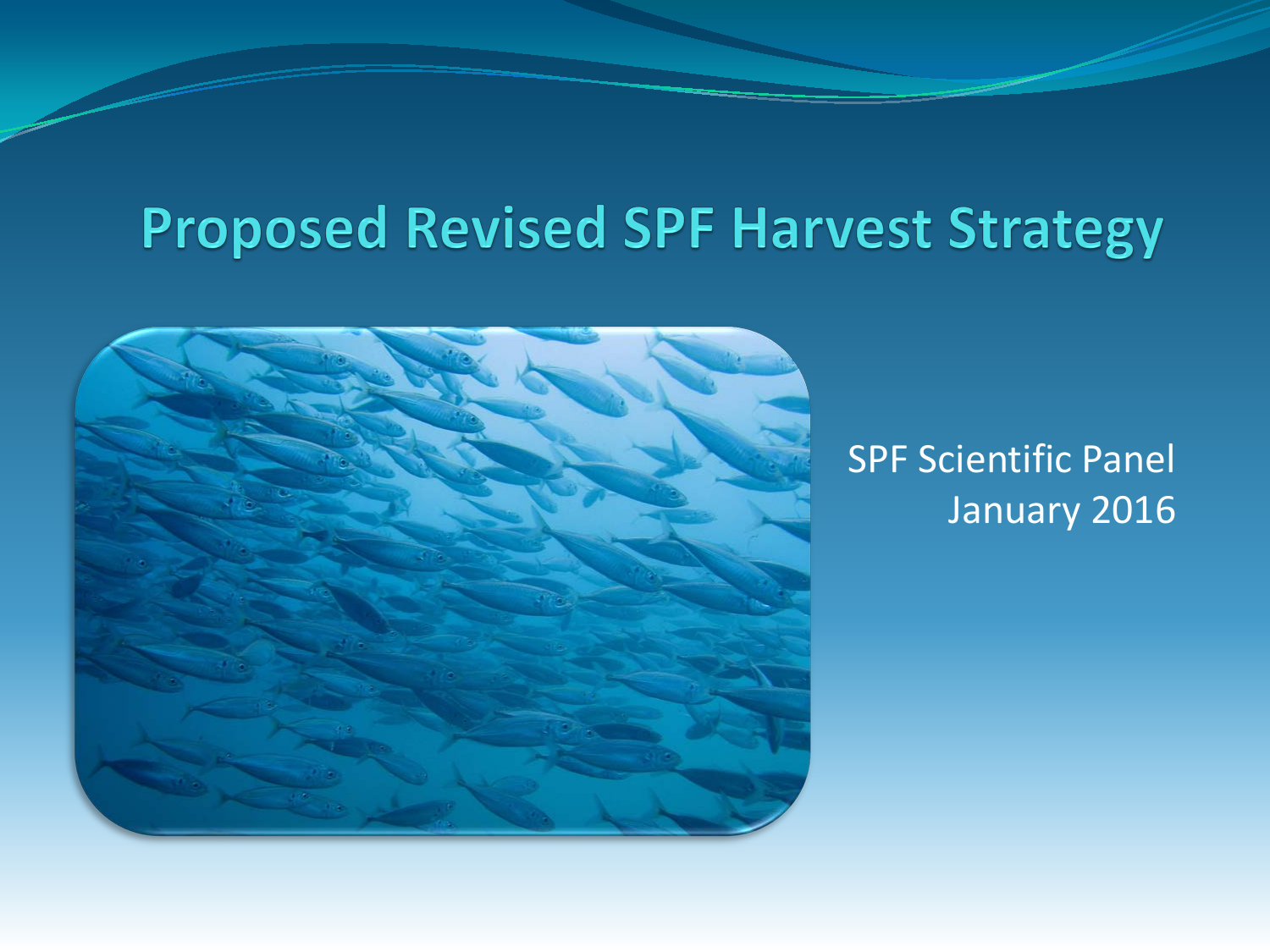## What is a Harvest Strategy?

Also known as a 'Management Procedure' or 'Operational Management Procedure', a Harvest Strategy (under the Commonwealth Harvest Strategy Policy is:

 $\triangleright$  A set of agreed rules intended to specify the management action to be taken in response to agreed indicators of stock status.

Harvest Strategies are quantitatively tested to ensure that they will achieve the stated objectives, with the required probability, under specified conditions.

#### Harvest Strategies typically consist of:

- Clearly stated and measurable objectives, including the required probability of achieving those objectives;
- Agreed indicators to be used to indicate current status or change in status, including the data to be collected to ensure that the indicators will be available;
- An agreed quantitative decision rule or rules, specifying how management measures, such as the TAC, should change in response to the indicators used.
- A meta-rule or meta-rules specifying what alternative action must be taken if the indicators of stock status move outside the bounds tested during management strategy evaluation.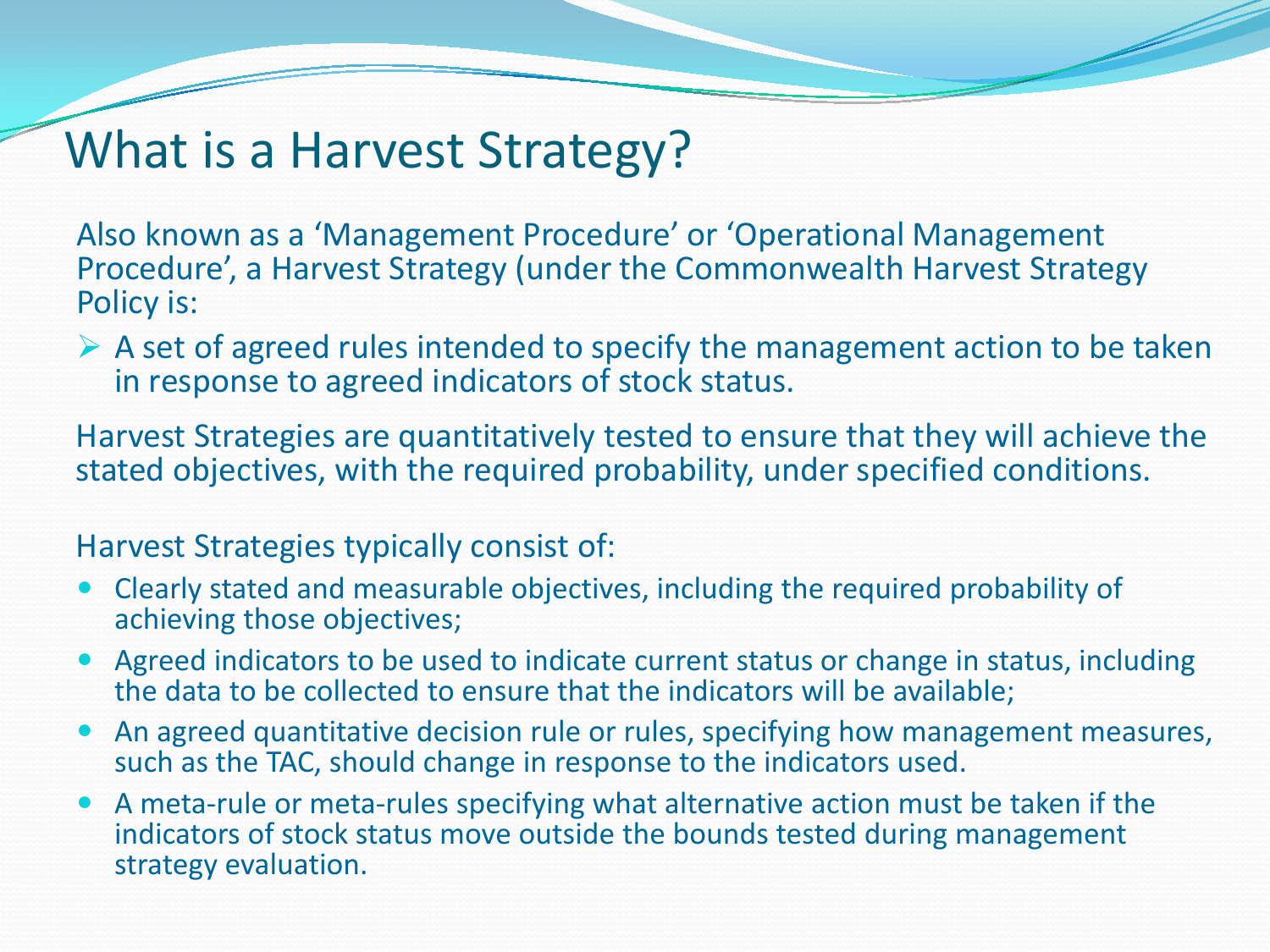### Management Strategy Evaluation

Management Strategy Evaluation (MSE) is the process of testing and tuning proposed decision rules to ensure that they will achieve the required objectives with the required probability (e.g. Smith *et al*. 2015)

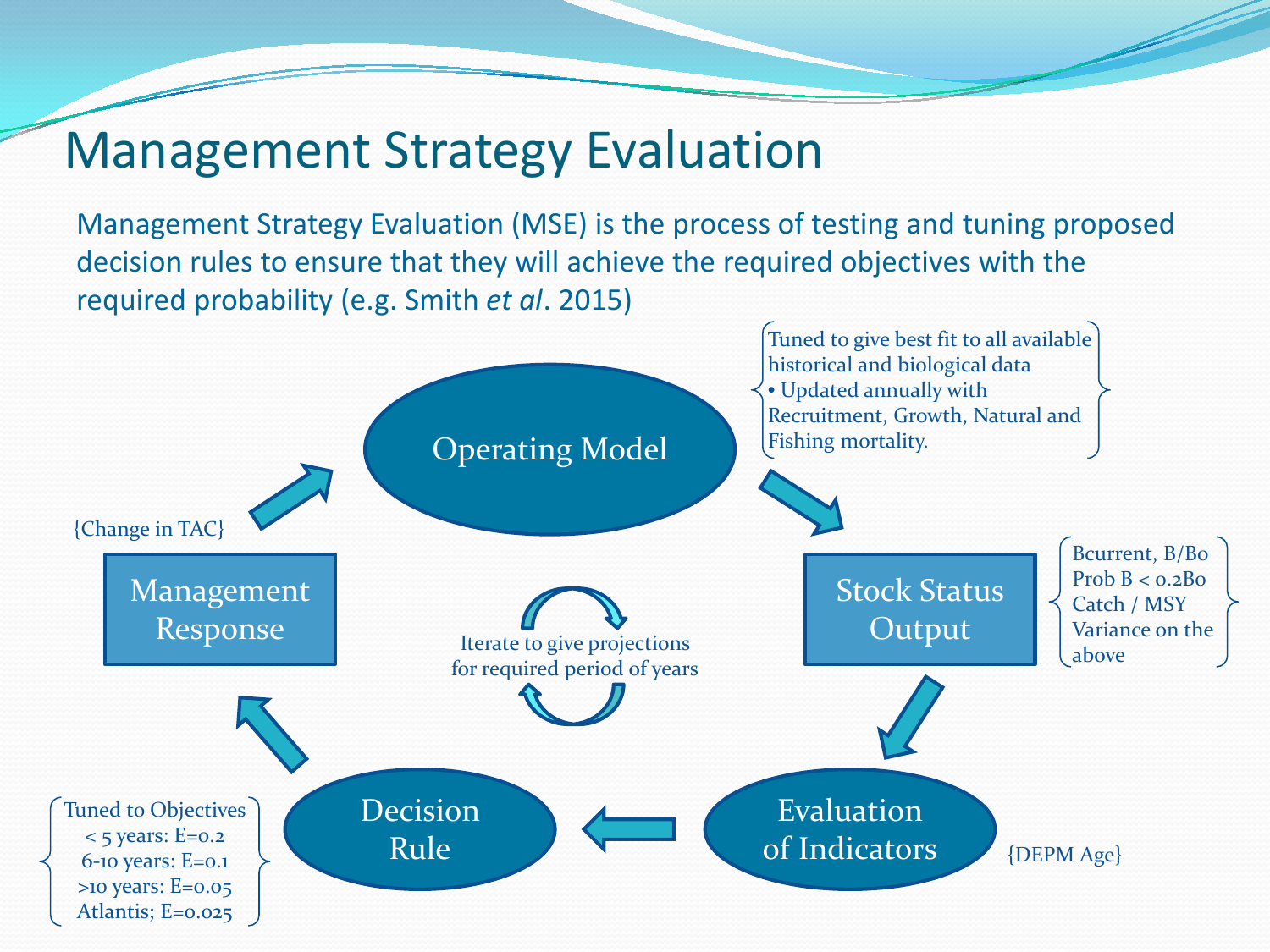## SPF Harvest Strategy – Apr 2015

#### **Decision Rules and Reference Points**

- This HS adopts a limit reference point of 20% of unfished biomass and a target reference point of 50% of unfished biomass, based on the HSP default settings.
- This follows recommendations that, both singly and in combination, depleting SPF target species has only minor impacts on other parts of the ecosystem and that none of the higher trophic level predators in south east Australia has a high dietary dependence on SPF species (Smith *et al. 2015).*
- Species-specific harvest rates are applied for Tiers 1 and 2, based on MSE testing (Smith *et al. 2015*).

| <b>Species</b>            | <b>Tier 1</b> |                | <b>Tier 2</b> |                 | <b>Tier 2b Atl</b> | <b>Tier 3</b>     |
|---------------------------|---------------|----------------|---------------|-----------------|--------------------|-------------------|
| <b>Australian Sardine</b> | 20%           | 5 <sub>v</sub> | 10%           | 5y              | 10%                | $\epsilon$ = 500t |
| <b>Blue Mackerel</b>      | 15%           |                | $5y$ 7.5%     | 5v              | 7.5%               | $\epsilon$ = 500t |
| <b>Jack Mackerels</b>     | 12%           | 5 <sub>v</sub> | 6%            | 10y             | 6%                 | $\epsilon$ = 500t |
| Redbait                   | 10%           | 5 <sub>v</sub> | 5%            | 10 <sub>V</sub> | 5%                 | $\leq$ 500t       |

Tier 2b Atlantis exploitation rates could not exceed the Tier 2 maximum exploitation rate applied to the lower bound of the 95 per cent confidence interval range of biomass estimates obtained from Atlantis - S PF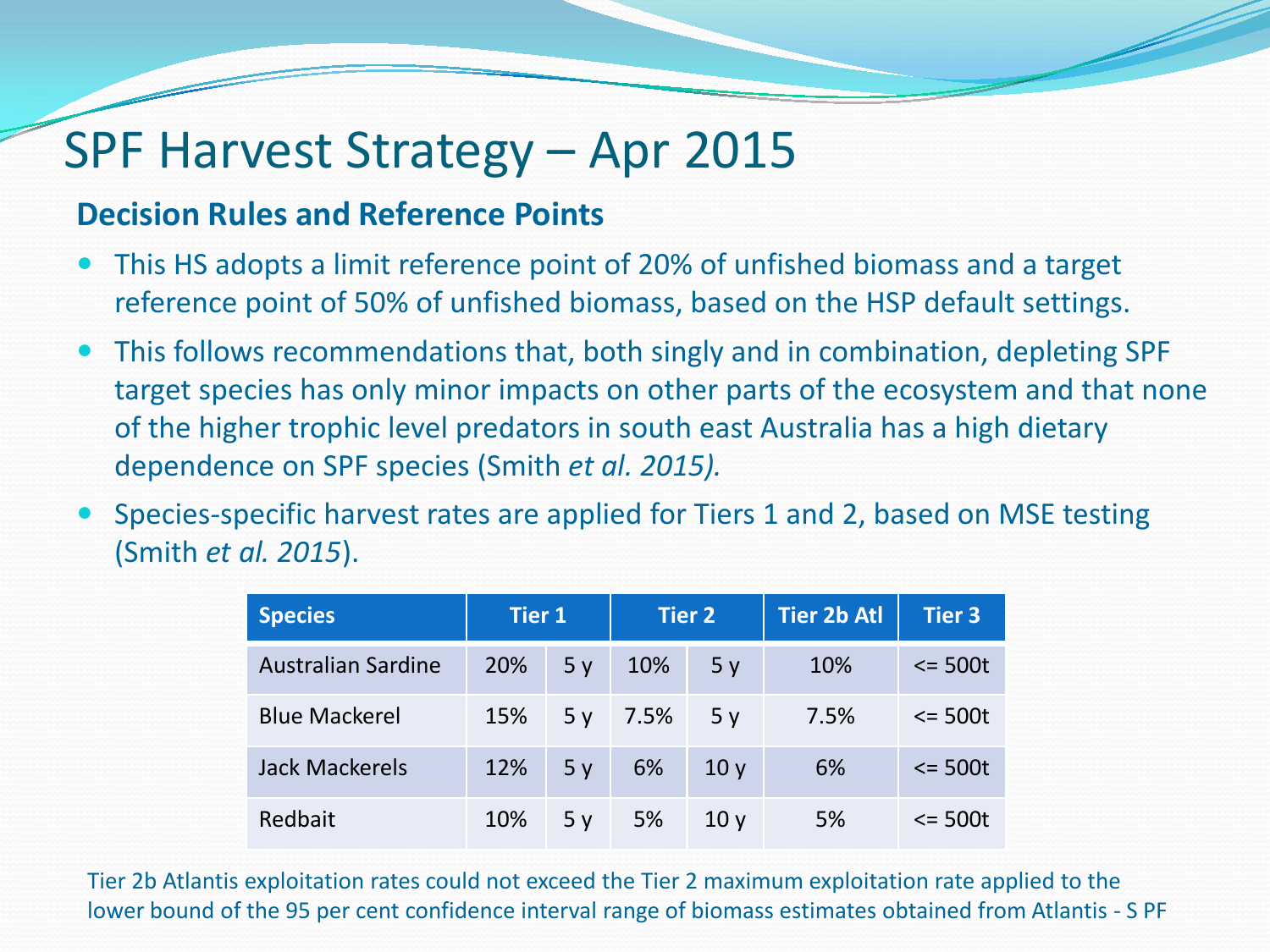## Proposed revised SPF Harvest Strategy

#### **Decision Rules and Reference Points**

- Maintain the limit reference point of 20% of unfished biomass and the target reference point of 50% of unfished biomass.
- Maintain Tier 1 and Tier 2 maximum harvest rates, and the maximum seasons that a stock may remain at Tier 1 or Tier 2.
- Remove Tier 2b Atlantis estimates only to be used if a DEPM has never been conducted, in which case a stock must remain at Tier 3 until a DEPM is conducted.
- Apply the same harvest rate reduction strategy to the step from Tier 2 to Tier 3, as from Tier 1 to Tier 2 – halving the Tier 2 harvest rates.
- If no DEPM has ever been conducted for a stock, apply 25% of the Tier 2 harvest rate to the Atlantis best estimate for that stock.

| <b>Species</b>            | <b>Tier 1</b> |                | <b>Tier 2</b> |                 | Tier $3$ | <b>Tier 3 Atl</b> |
|---------------------------|---------------|----------------|---------------|-----------------|----------|-------------------|
| <b>Australian Sardine</b> | 20%           | 5y             | 10%           | 5y              | 5%       | 2.5%              |
| <b>Blue Mackerel</b>      | 15%           | 5 <sub>v</sub> | 7.5%          | 5 <sub>v</sub>  | 3.75%    | 1.875%            |
| <b>Jack Mackerels</b>     | 12%           | 5 <sub>v</sub> | 6%            | 10 <sub>V</sub> | 3%       | 1.5%              |
| Redbait                   | 10%           | 5 <sub>v</sub> | 5%            | 10 <sub>V</sub> | 2.5%     | 1.25%             |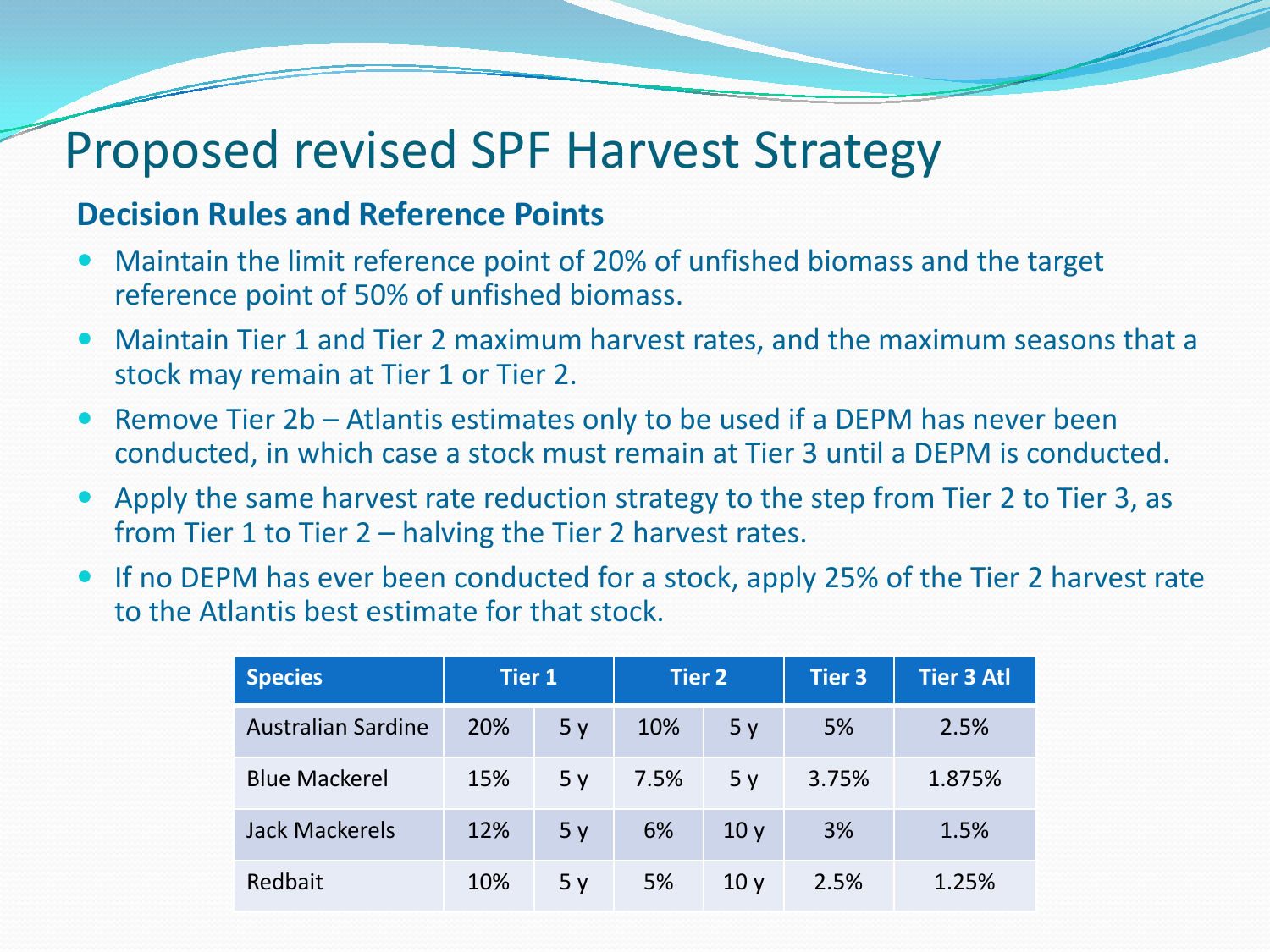### Revised SPF Harvest Strategy Control Rules



Illustration of the risk-response reduction in maximum SPF Harvest Strategy exploitation rates by species over time, as species transition between Tiers based on the age of the most recent DEPM survey.

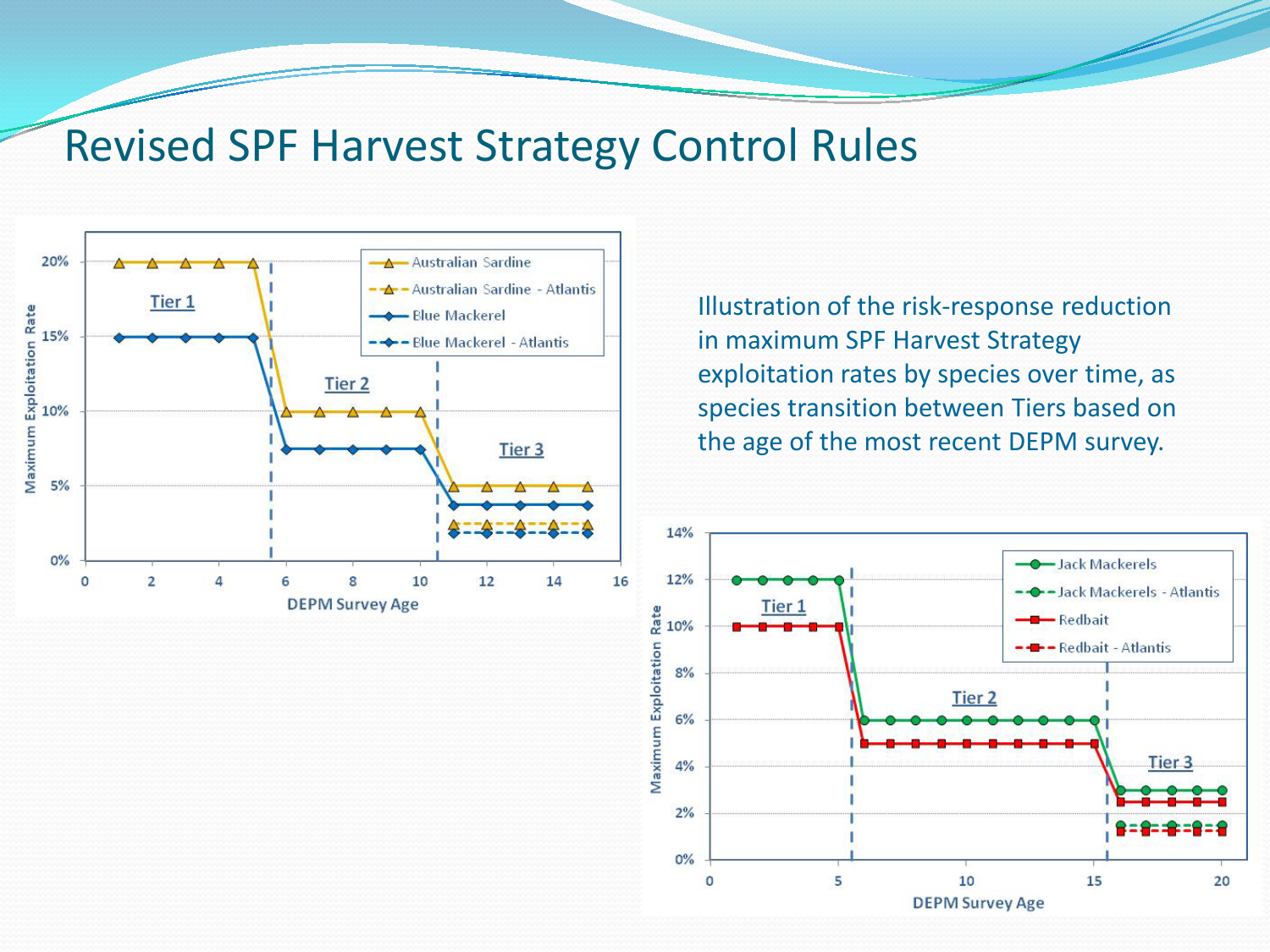### SPF Harvest Strategy Meta-Rules

#### **Meta-rule**

The SPF HS does not include any specific indicator-based meta-rules or 'breakout' rules. However, the HS does provide that:

 *"If SEMAC or the AFMA Commission consider that the application of the decision rules does not support the objectives of the HSP, SPF HS or other policies or legislation relevant to the fishery (e.g. Bycatch Policy, EPBC Act), the SPF Scientific Panel may be asked to provide additional advice about altering catch limits and other controls that may be necessary to support the relevant management objectives."*

#### **Exploratory Fishing and Research Catch**

 *"Catch allowances may be set to support a research program in accordance with AFMA's existing policies regarding research catch allowance and exploratory fishing. The research program must be considered by the SPF Scientific Panel and SEMAC. All catch allowances are set by the AFMA Commission."*